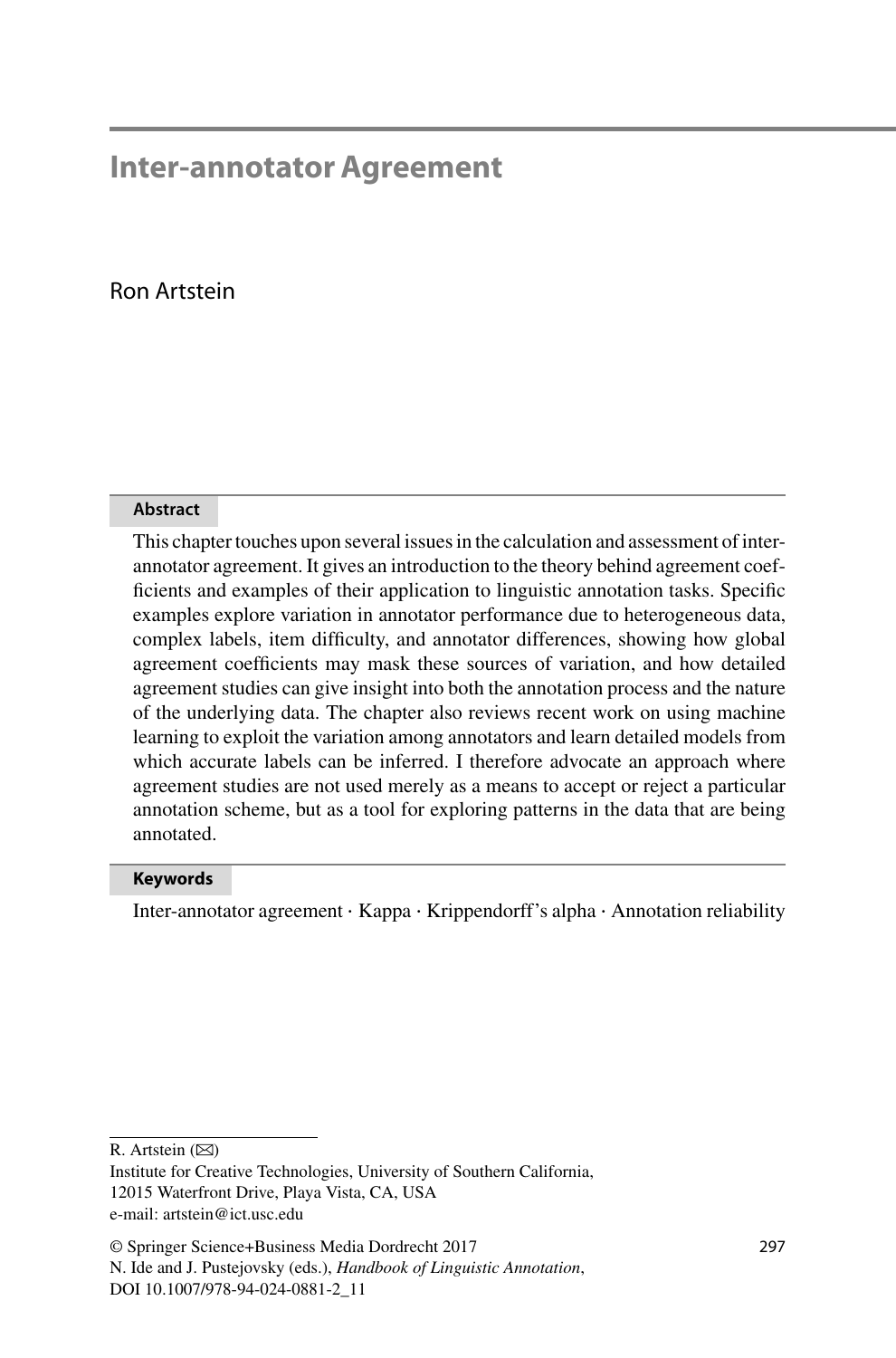#### **1 Why Measure Inter-Annotator Agreement**

It is common practice in an annotation effort to compare annotations of a single source (text, audio etc.) by multiple people. This is done for a variety of purposes, such as validating and improving annotation schemes and guidelines, identifying ambiguities or difficulties in the source, or assessing the range of valid interpretations (not to mention the study of annotation in its own right). The comparison may take a variety of forms, for instance a qualitative examination of the annotations, calculation of formal agreement measures, or statistical modeling of annotator differences. What is common to these various studies is the realization that there exists variation in annotator performance, and this variation needs to be examined in order to understand what the annotators are doing, and to be able to make meaningful use of the annotators' output. This chapter will concentrate on formal means of comparing annotator performance.

The textbook case for measuring inter-annotator agreement is to assess the reliability of an annotation process, as a prerequisite for ensuring correctness of the resulting annotations. The reasoning is as follows. The annotation scheme, as envisioned by the experimenter and codified in the annotation guidelines, defines (or is intended to define) a correct annotation for each particular source. Since the actual annotations are created by the annotators, there is no reference corpus against which the annotations can be checked for correctness. In lieu of correctness of the annotated corpus, then, we check for reliability of the annotation process, which serves as a necessary (but not sufficient) condition for correctness: if the annotation process is not reliable, then we cannot expect the annotations to be correct. An annotation process is reliable if it is reproducible, that is if the annotations yield consistent results. To check for consistency we need to apply the annotation process several times to the same source, and we need to use different annotators because a single person might remember their annotations from a previous round. Agreement among annotators on the same source data gives a measure of the extent to which the annotation process is consistent, or reproducible.

# **Rationale for measuring agreement** Agreement among annotators ↓ *demonstrates* Reliable annotation process ↓ *necessary but not sufficient for* Correct annotations

Reliability is typically assessed on a sample of the material to be annotated, the idea being that once the process is demonstrated to be reliable, it can be a[ppli](#page-16-0)ed to the remainder of the material by just one annotator. Several conditions need to be met in order for agreement to be taken as an indication for reliability (see [24]). The annotators should follow written guidelines, to make sure that the annotation process relies on knowledge that is transferable. They must work independently, so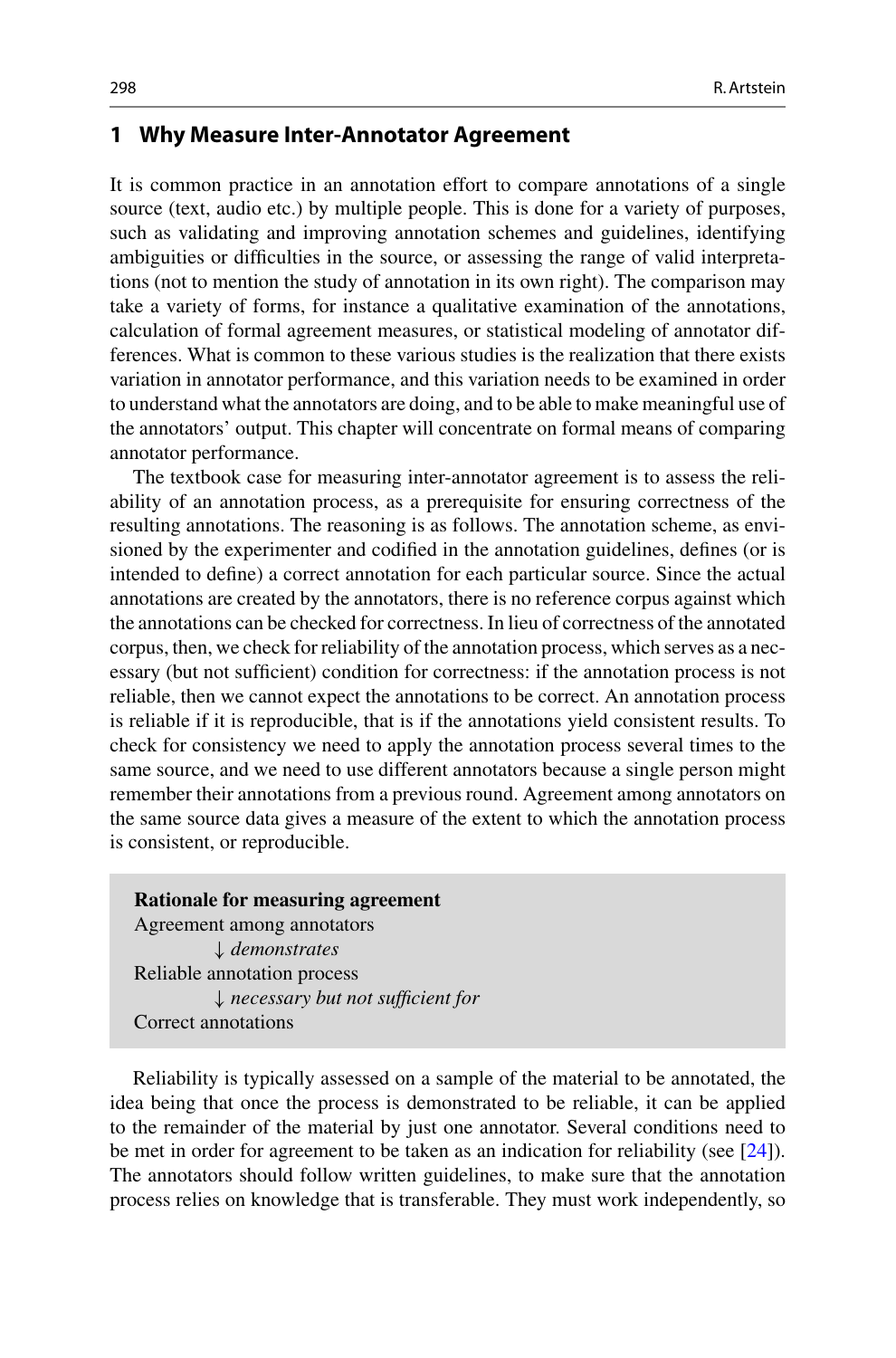<span id="page-2-1"></span>

**Fig. 1** Iterative reliability testing

that agreements come from a shared understanding of the annotation guidelines rather than individual discussions on case points. Annotators should be drawn from a welldefined population in order for the researchers to know what shared assumptions they bring to the annotation process prior to reading the gui[de](#page-2-0)lines. The sample material must be representative of the totality of the material in terms of the annotated phenomena. And not any measure of agreement will do: Sect. 2 will introduce the accepted ways of measuring agreement in a way that reflects reliability.

Agreement testing is part of an iterative methodology for developing reliable annotation schemes. The standard procedure is to develop a scheme, test it for reliabilit[y,](#page-2-1) [a](#page-2-1)nalyze the test results to revise the scheme, and iterate until the desired level of reliability has been reached – at which point, full-scale annotation can proceed (Fig. 1). However, relia[bil](#page-6-0)ity is not uniform, and an annotation scheme that is reliable overall may be unreliable with respect to certain parts of the data or distinctions within the data. Section 3 illustrates some of the ways reliability can vary within an annotation effort; it also shows how agreement measures can be used for analysis beyond annotation scheme validation.

<span id="page-2-0"></span>While reliable annotation is a desirable goal, it is often quite difficult to attain in linguistic annotation tasks. Less-than-reliable annotation may in some cases contain sufficient information to allow inference of the correct labels, by learning models for the annotator[s](#page-13-0) [a](#page-13-0)nd the annotations they produce. Such applications still require data from multiple annotators in order to learn the models; these applications are explored in Sect. 4.

### **2 Standard Measures: The Kappa/Alpha Family**

In a prototypical annotation task, annotators assign *labels* to specific *items* (words, segments etc.) in the source. The simplest way to measure agreement between annotators is to count the number of items for which they provide identical [la](#page-15-0)bels, and report that number as a percentage of the total to be annotated. This is called **raw agreement** or **observed agreement**, and according to Bayerl and Paul [5] it is still the most common way of reporting agreement in the literature. Raw agreement is easy to measure and understand; however, agreement in itself does not imply that the annotation process is reliable, because some agreement may be accidental – and this accidental agreement could be very high. This is especially clear when annotating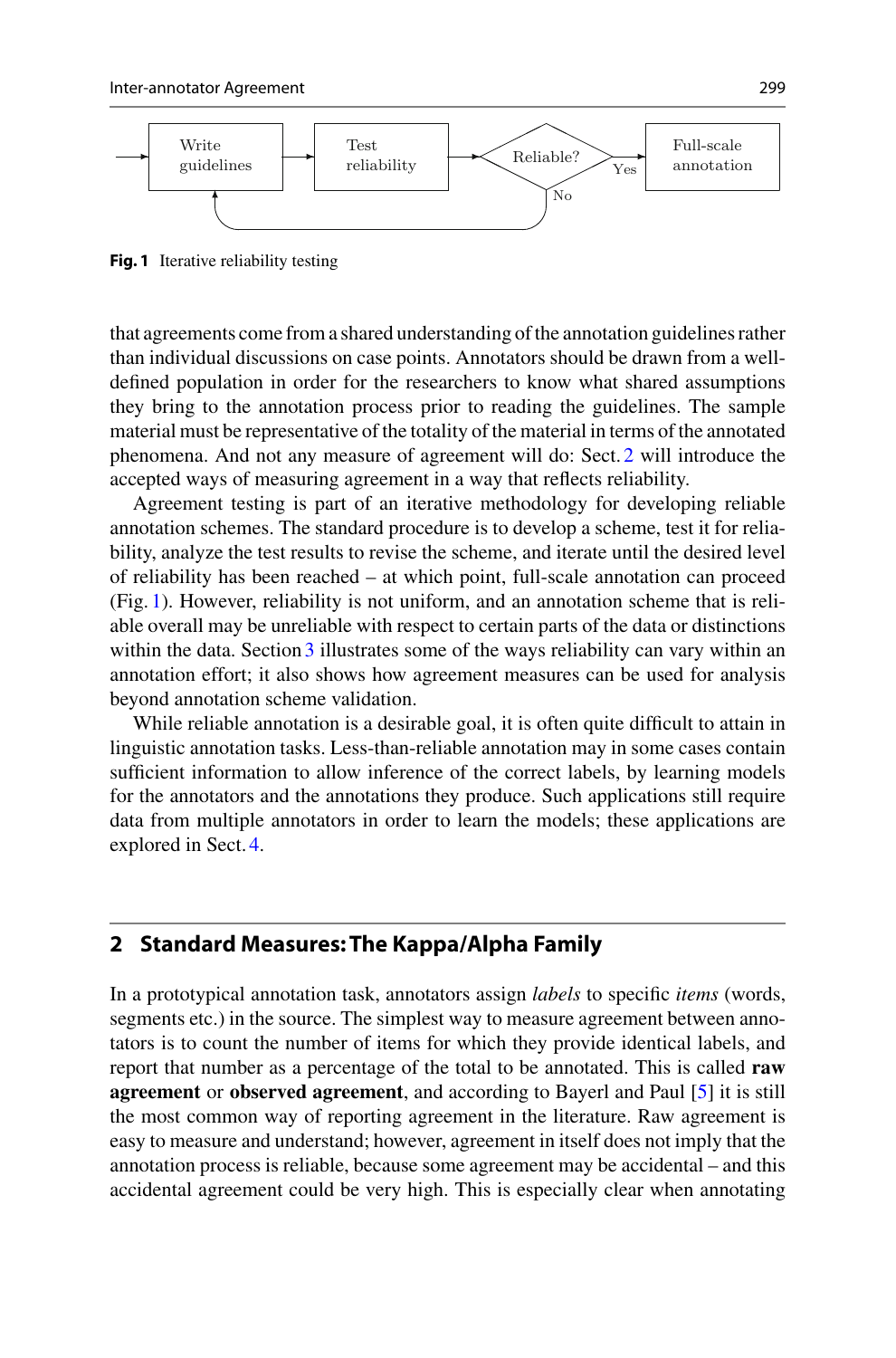for sparse phenomena, for example the task of identifying gene-renaming sequences in text, as presented in Fort et al. [15]: out of over 19,000 tokens in the source, only about 200 (1%) represent gene-renaming sequences. If two annotators each identified a completely different set of 200 tokens, they would still agree that 98% of the data do not represent gene-renaming sequences; but this agreement does not demonstrate that the annotation results are reproducible, or reliable.

The accepted way to measure meaningful agreement, which implies reliability, is by using a coefficient from the kappa/alpha family (I use this name because these are the most familiar coefficients of this type). These coefficients are intended to calculate the amount of agreement that was attained above the level expected by chance or arbitrary coding. Let  $A_0$  denote the amount of observed inter-annotator agreement (a number between 0 and 1), and let Ae be the level of agreement expected by some model of arbitrary coding (more on this later). The amount of agreement above chance is  $A_0 - A_e$  (this could be negative, if agreement is below chance expectation); the maximum possible agreement above chance is  $1 - A_e$ . The ratio between these quantities is a coefficient whose value is 1 when agreement is perfect, and 0 when agreement is at chance level.

$$
\kappa, \pi, \ldots = \frac{A_0 - A_e}{1 - A_e} \tag{1}
$$

Many coefficients belong to the above paradigm; among the early proposals are *S* [6],  $\pi$  [31] and  $\kappa$  [9], which were followed by numerous extensions. I consider  $\alpha$  [23] to be part of this family even though it has somewhat different roots and is expressed in terms of disagreement rather than agreement.

$$
\alpha = 1 - \frac{D_o}{D_e} \tag{2}
$$

Equations 1 and 2 are equivalent if disagreement is taken to be the complement of agreement, that is  $D_0 = 1 - A_0$  and  $D_e = 1 - A_e$ . The advantage of expressing the coefficient in terms of disagreement is that it allows expressing the extent of disagreement in units other than percentages, when such units make sense.

The main difference between the various coefficients is in how they conceptualize the notion of agreement expected by arbitrary coding, and therefore how they calculate the chance comp[on](#page-15-2)[ent](#page-15-3) [of](#page-15-4) [t](#page-15-4)[he](#page-16-1) [equ](#page-16-2)[atio](#page-16-3)[n.](#page-16-4) [The](#page-16-5) debates on the matter have been raging for decades, in particular o[n](#page-15-5) [h](#page-15-5)ow to treat individual differences between annotators (see for example  $[7,10,12,14,18,22,25,33]$ ). A brief review of these issues is given in Artstein and Poesio  $[1, Sect. 3]$ , and I do not see a need to revisit the matter here. I will therefore proceed with the coefficients that are the most appropriate for gauging the reliability of the annotation process, that is Fleiss's  $\kappa$  and Krippendorff's  $\alpha$ .

Note: The term "kappa"  $(\kappa)$  may refer to several distinct agreement coefficients, most commonly those of Cohen [9] and Fleiss [13]. These coefficients are not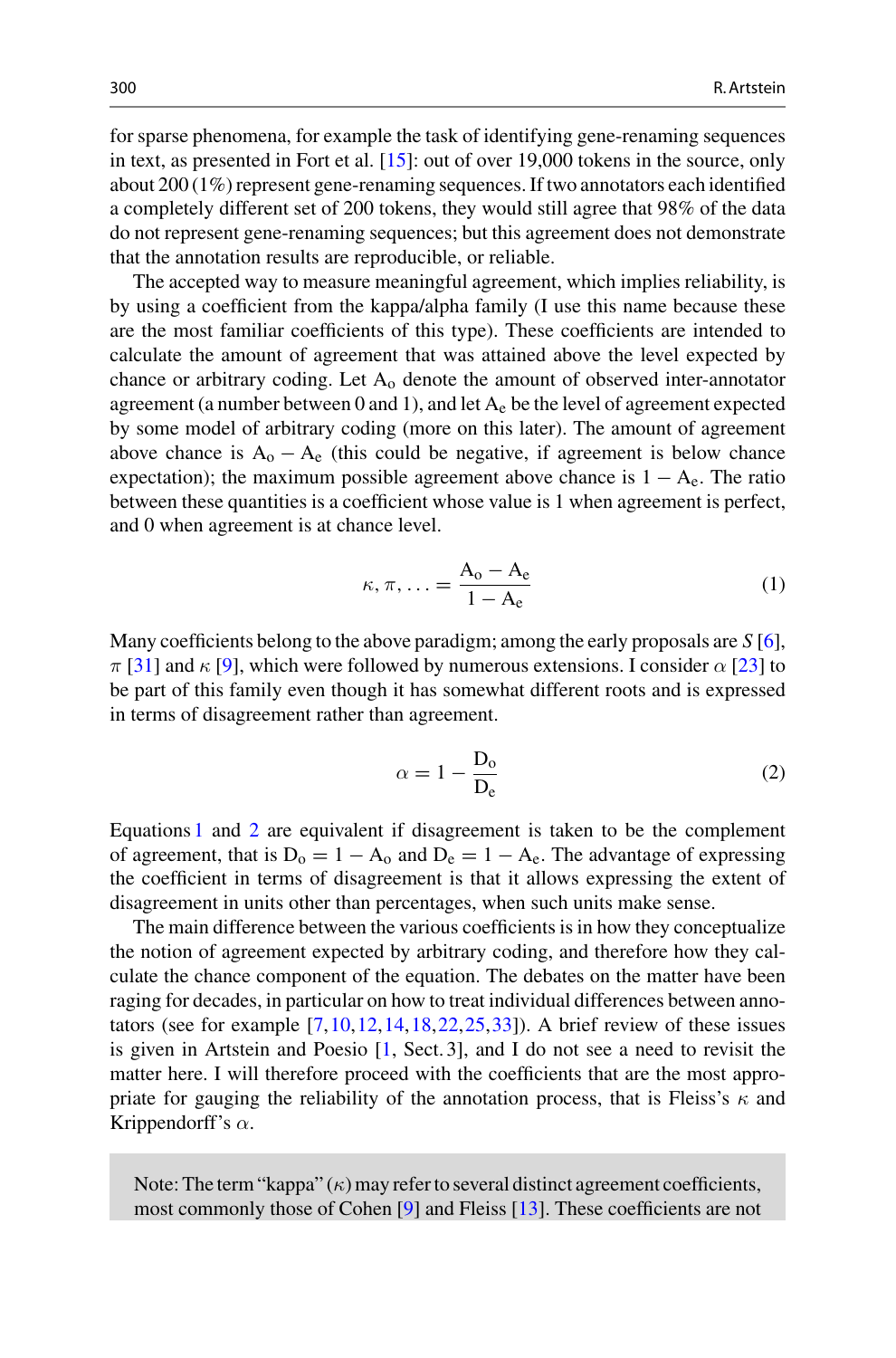compatible, as they use [di](#page-15-5)stinct conceptions of agreement expected by chance (Fleiss's  $\kappa$  is more closely related to Scott's  $\pi$ , and was referred to as multi- $\pi$ in Artstein and Poesio [1]). When reporting a result using " $\kappa$ " it is important to clarify which coefficient is being used.

Observed agreement in Fleiss's  $\kappa$  is defined in the spirit of the characterization given at the beginning of this section: the proportion of items on which two annotators agree. When there are more than two annotators, observed agreement is calculated pairwise. Let  $\mathbf{c}$  be the number of annotators, and let  $\mathbf{n}_{ik}$  be the number of annotators who annotated item *i* with label *k*. For each item *i* and label *k* there are  $\binom{\mathbf{n}_{ik}}{2}$  pairs of annotators who agree that the item should be labeled with *k*; summing over all the labels, there are  $\sum_{k} {n_{ik} \choose 2}$  pairs of annotators who agree on the label for item *i*, and agreement on item *i* is the number of agreeing pairs divided by the total number of pairs of annotators  $\binom{c}{2}$  $\binom{c}{2}$ . Overall observed agreement is the mean agreement per item, that is the sum of observed agreement for each item *i* divided by the total number of items **i**.

<span id="page-4-1"></span>[Feiss's 
$$
\kappa
$$
] 
$$
A_0 = \frac{1}{ic(c-1)} \sum_i \sum_k \mathbf{n}_{ik} (\mathbf{n}_{ik} - 1)
$$
(3)

<span id="page-4-0"></span>Krippendorff's  $\alpha$  is similar to Fleiss's  $\kappa$ , but while  $\kappa$  treats all disagreements as equally severe,  $\alpha$  incorporates a distance function that sets a specific level of disagreement for each pair of labels. For example, if the annotators' labels denote intervals on a numerical scale, as in magnitude estimation tasks, then the interval distance metric is appropriate, where for every pair of labels *a* and *b*, the distance **. Observed disagreement is calculated by counting the disagreeing** pairs of judgments (rather than the agreeing pairs), and scaling each disagreement by the appropriate distance.

[Krippendorff's 
$$
\alpha
$$
] 
$$
D_0 = \frac{1}{ic(c-1)} \sum_i \sum_{k_1} \sum_{k_2} \mathbf{n}_{ik_1} \mathbf{n}_{ik_2} \mathbf{d}_{k_1 k_2}
$$
 (4)

When all labels are considered equally [di](#page-4-0)fferent from one another, the nominal distance metric is appropriate, [whe](#page-4-1)re  $\mathbf{d}_{ab} = 0$  if  $a = b$ , 1 if  $a \neq b$ . In this case, observed disagreement of Krippendorff's  $\alpha$  (Eq. 4) is the exact complement of the observed agreement of Fleiss's  $\kappa$  (Eq. 3).

The chance component in a chance-corrected coefficient reflects the amount of agreement that would be attained if the annotators were making arbitrary annotations; such arbitrary annotations need not be uniform  $-$  as we saw in the gene-renaming annotation task above, an arbitrary annotation can be highly skewed and lead to high levels of chance agreement. In the absence of a priori knowledge of the annotators' propensity towards specific labels, we estimate this propensity from the annotated data. Since the reliability of an annotation procedure is independent of the actual annotators used, we abstract over individual annotator differences by using the totality of judgments from all annotators to calculate the distribution of labels. This is not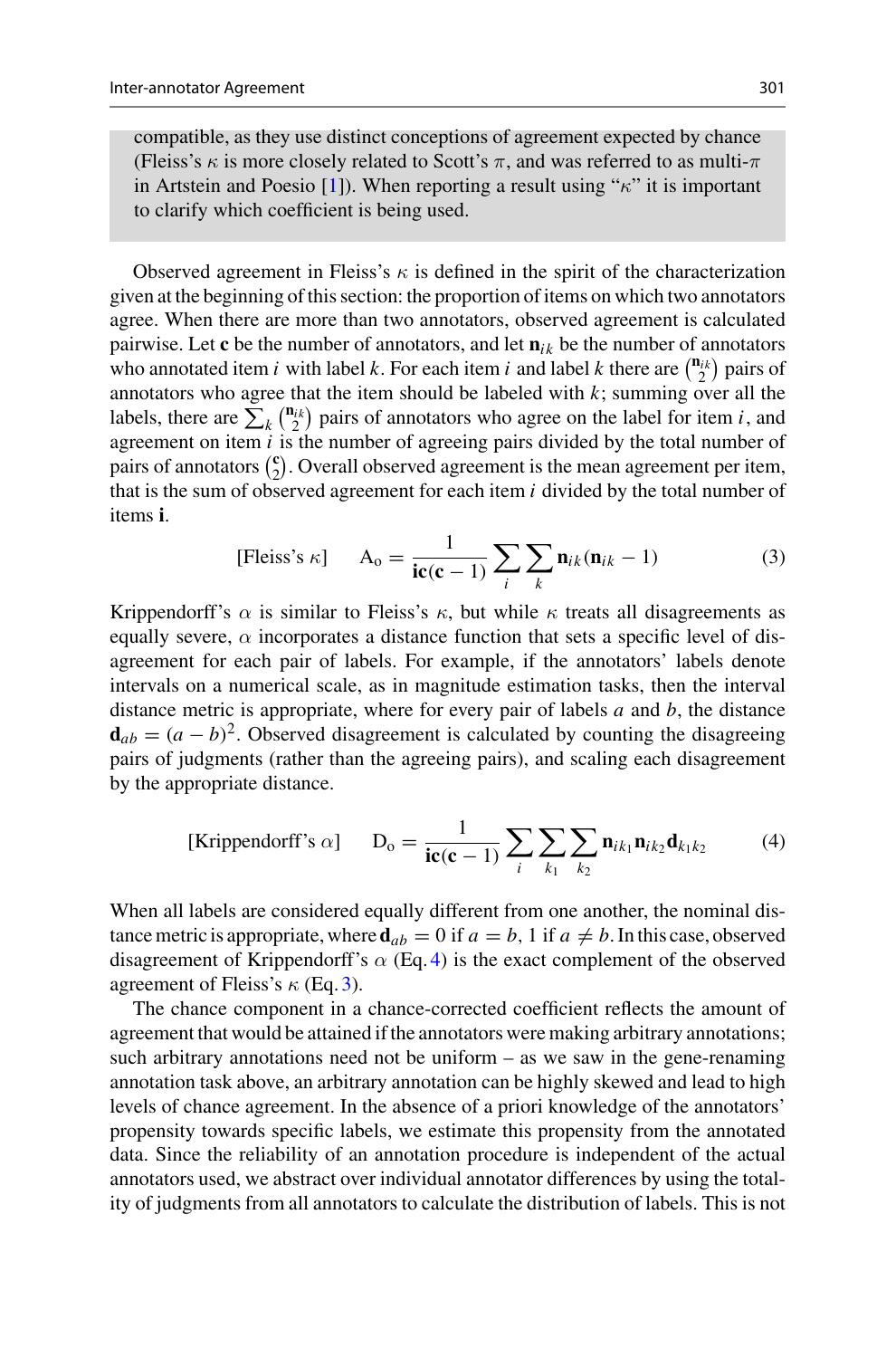to imply that any particular annotator works according to this distribution, or makes any arbitrary judgments; it is just used to calculate how much agreement we would expect to find *if* two arbitrary annotators were to make arbitrary annotations on the data.

Expected agreement according to Fleiss's  $\kappa$  is calculated as follows. Let  $\mathbf{n}_k$  be the total number of labels of category *k* given by all the annotators, and let  $N = \sum_{k} \mathbf{n}_k$ be the total number of labels given to the annotated data by all the annotators. The probability that an arbitrary annotator will make an arbitrary choice of category *k* is taken to be the proportion of *k* labels among all the labels, that is  $\frac{1}{N} \mathbf{n}_k$ . Therefore the probability that two arbitrary annotators, making arbitrary choices, will happen to agree on category *k* is taken to be  $(\frac{1}{N} \mathbf{n}_k)^2$ , and the probability that two arbitrary annotators, making arbitrary choices, will happen to agree on any category is the sum of the above values over all labels.

[Feiss's 
$$
\kappa
$$
]  $A_e = \frac{1}{N^2} \sum_k (\mathbf{n}_k)^2$  (5)

Note that the above formula is a *biased estimator* of the expected agreement in the population from which the reliability sample is drawn.

<span id="page-5-0"></span>Krippendorff's  $\alpha$  is calculated in a similar fashion using expected disagreement, summing the expected coincidences of disagreeing labels scaled by the appropriate distances. Additionally,  $\alpha$  uses the scaling factor  $1/N(N-1)$  for an unbiased estimator of the expected disagreement in the population.

[Krippendorff's 
$$
\alpha
$$
] 
$$
D_e = \frac{1}{N(N-1)} \sum_{k_1} \sum_{k_2} \mathbf{n}_{k_1} \mathbf{n}_{k_2} \mathbf{d}_{k_1 k_2}
$$
 (6)

With the nominal distance metric, expected disagreement of Krippendorff's  $\alpha$  (Eq. 6) is nearly identical to the complement of the expected agreement of Fleiss's  $\kappa$  (Eq. 5), the only difference being the scaling factor. When *N* is large and agreement is reasonably high, the difference between Fleiss's  $\kappa$  and Krippendorff's  $\alpha$  is very small.

As mentioned above, the values of  $\kappa$  and  $\alpha$  range from  $-1$  to 1, where 1 signifies perfect agreement and 0 denotes an agreement level similar to what would be expected by arbitrary annotation. How to interpret the intermediate values is n[ot](#page-15-6) very clear, and several scales have been proposed in the literature. The computational linguistic community appears to have settled on the recommendation of Carletta [8], accepting coefficient val[ues](#page-16-6) above 0.8 as reliable, with somewhat lower values also considered acceptable in certain circumst[an](#page-15-5)ces (Carletta was following the standards set by Krippendorff [23, page 147]). A detailed discussion of coefficient values can be found in Artstein and Poesio [1, Sect. 4.1.3], but overall the emerging consensus appears reasonable. However, a single value can never capture the complexities of a full annotation task, as different aspects of the annotation will be reliable to varying degrees. The next section looks into more detailed reliability analysis, which is intended to give a nuanced understanding of the reliability of a specific annotation effort.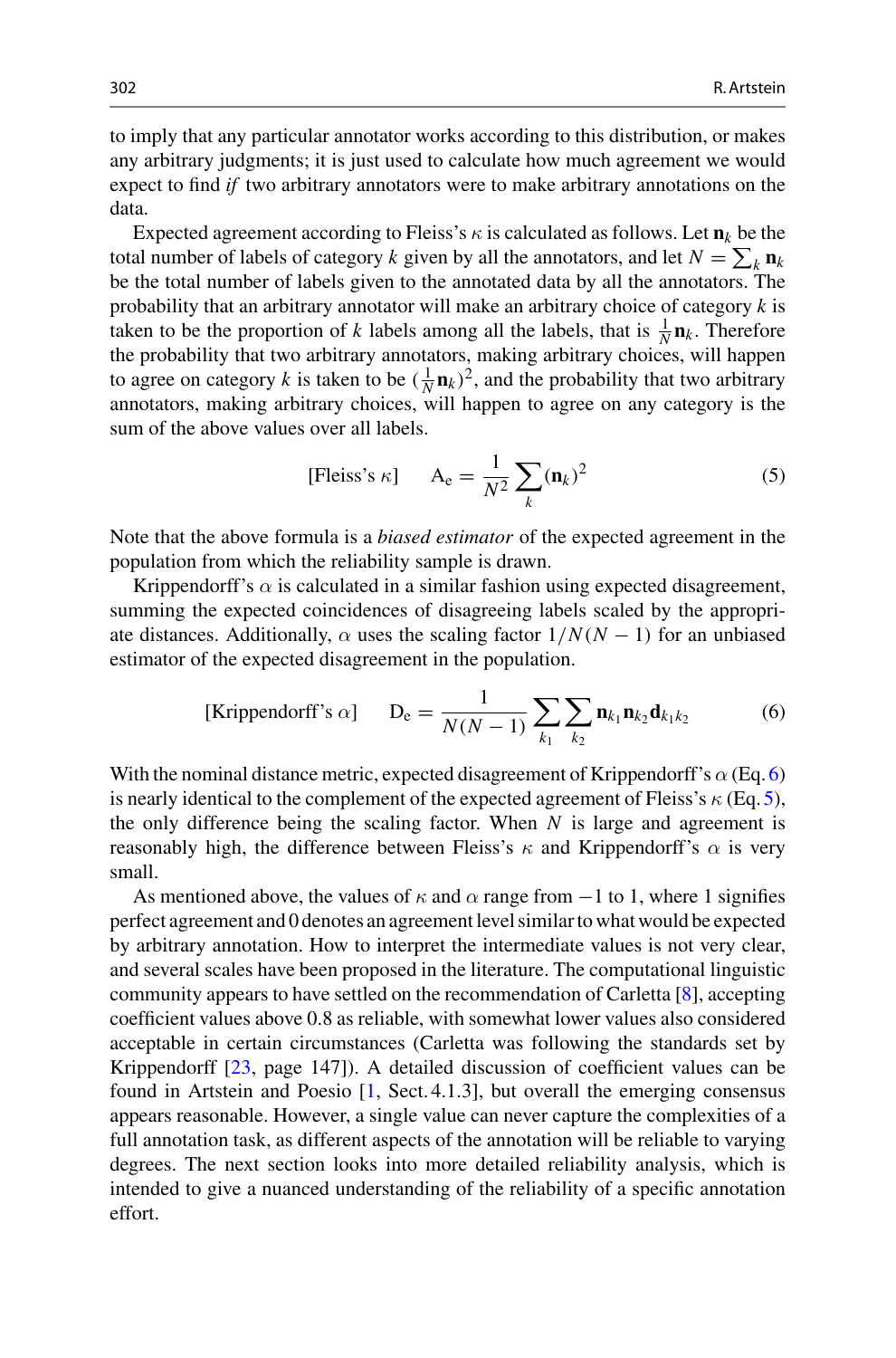#### <span id="page-6-0"></span>**3 Using the Standard Agreement Measures**

Agreement coefficients are convenient as a broad assessment of the reliability of an annotation process. As such, it has become common practice to report the reliability of an annotation effort with an overall agreement score. However, reducing an annotation to a single coefficient value carries the risk that the coefficient only represents certain facets of the annotation, possibly hiding important aspects which are less reliable. For a complex annotation task (and pretty much every linguistic annotation task is complex at some level), it is important to investigate reliability at a finer grain than is provided by an overall agreement coefficient. This section explores several ways to use agreement coefficients to get more nuanced insights into four factors that add complications to a reliability analysis: diversity in the underlying data, similarities between the labels, differences in the difficulty of individual items, and differences between individual annotators and annotator populations.

#### **3.1 Diversity in the Underlying Data**

An annotation scheme is intended to apply to a [se](#page-15-7)t of underlying data, which may be heterogeneous even when coming from a single source. An example of such heterogeneous data is reported in Artstein et al. [2]: four annotators rated the appropriateness of responses given by an interactive question-answering character, on an integer scale of 1–5 (1 being incoherent, 5 being fully coherent). This is a simple task, all the data come from similar dialogues, and reliability turned out to be fairly high ( $\alpha = 0.786$ ). However, we noticed differences in reliability for distinct types of character utterances, which were interleaved throughout the dialogue. When the character had high confidence that he understood the user question, he attempted to answer it directly, giving an *on-topic response*; but when the character's confidence was low he attempted to evade a direct answer by issuing an *off-topic response*. Broken down by character utterance type, the annotators achieved fairly high reliability on rating the coherence of on-topic responses ( $\alpha = 0.794$ ), but were pretty much at chance level on the off-topics ( $\alpha = 0.097$ ).

The results appear puzzling, because off-topic responses constitute about 51% of the data, yet their low reliability has little effect on the coefficient value of the overall annotation. To see how this result comes about we need to examine t[he](#page-7-0) actual annotation pattern. It is difficult to visualize four annotators together, so we will look at just two of the annotators; the pattern is similar with the other pairs. Table 1 shows the ratings of one annotator against another, separating the ratings for the character's off-topic and on-topic responses.We observe that the on-topic responses are anchored at two corners on the diagonal – 195 responses (84%) are either maximally coherent or maximally incoherent according to both annotators; this demonstrates reliability, and accounts for the high value of the agreement coefficient. The off-topic responses are only anchored at one corner and the disagreements fan out from there, providing little evidence that the annotators can discriminate reliably between different levels of coherence. When the tables are superimposed on one another, we once again get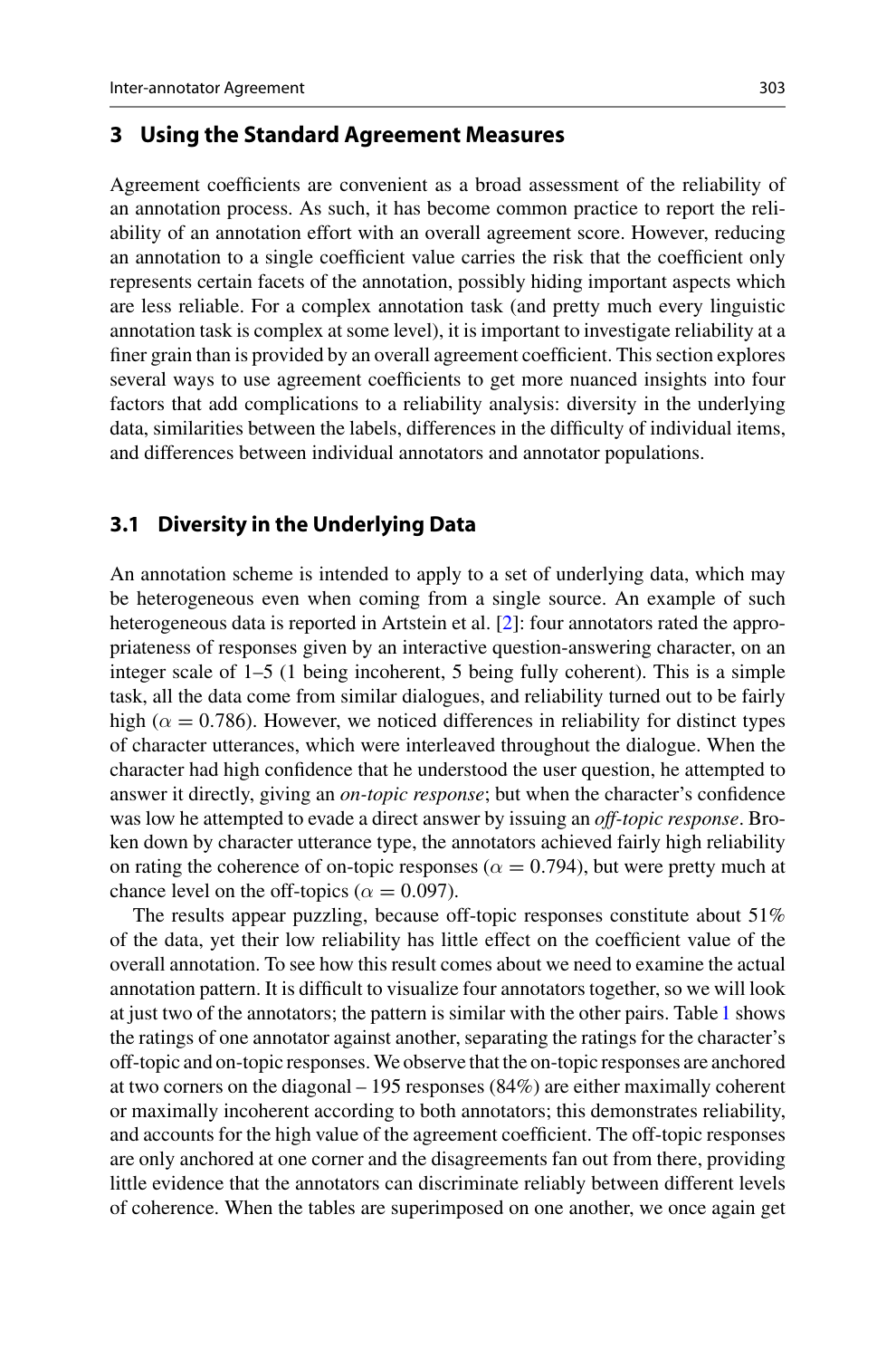| Off-topic ( $N = 242$ ) |    |                  |                |   | On-topic $(N = 232)$ |   |                  |   |     |
|-------------------------|----|------------------|----------------|---|----------------------|---|------------------|---|-----|
|                         | 2  | 3                | $\overline{4}$ | 5 |                      | 2 | 3                | 4 |     |
| 90                      | 19 | 20               | 4              |   | 30                   |   |                  |   |     |
| 32                      | 20 | 12               | 3              |   | 8                    |   |                  |   |     |
| 12                      | 3  | 8                |                |   |                      |   |                  |   | 2   |
| 9                       | 5  | $\overline{4}$   |                |   |                      | 2 |                  | 3 | 3   |
|                         |    |                  |                |   |                      |   | 3                | 7 | 165 |
|                         |    | $\alpha = 0.137$ |                |   |                      |   | $\alpha = 0.936$ |   |     |

<span id="page-7-0"></span>**Table 1** Utterance coherence by two of the annotators in Artstein et al. [2]

a table that's anchored at both corners, which is why reliability for the pooled data is high.

The conclusions we draw from such data are fairly complex. It would be clearly misleading to just look at the pooled labels and conclude that the annotation is reliable as a whole. Instead, the data support the following conclusions. Rating the coherence of on-topic responses is reliable. It is also reliably demonstrated that coherence of off-topic responses is generally low – this conclusion comes from the space occupied by the off-topic responses in the pooled data. However, no conclusions can be drawn about the relative coherence of individual off-topic responses; specifically, we cannot conclude that those off-topic responses that received a higher rating by both annotators are any more coherent than the others – these agreements may well be flukes. Finally, the reliability study supports the conclusion that rating the coherence of direct answers (on-topics) is an easier task than rating the coherence of attempts at answer evasion (off-topics).

When studying annotation of heterogeneous data, agreement should be calculated and reported for the homogeneous subparts of the data, in addition to the data as a whole.

The possibility of low agreement on sub[part](#page-16-7)s of the data but high agreement overall is familiar from correlation studies (for the similarities between agreement and correlation coefficients, see Krippendorff [21]). We could find, for example, that there is no meaningful correlation between age and weight in adult elephants and no meaningful correlation between age and weight in adult mice, but when we pool the two populations together, a very strong and significant correlation emerges, because the elephants are both older and heavier than the mice. If we had two annotators estimate the weight of the animals, we might find that they agree at about chance level when estimating weights of elephants, and likewise agree at about chance level when estimating the weights of mice, but pooling the results together brings agreement up to near-perfect levels, because both annotators estimate substantially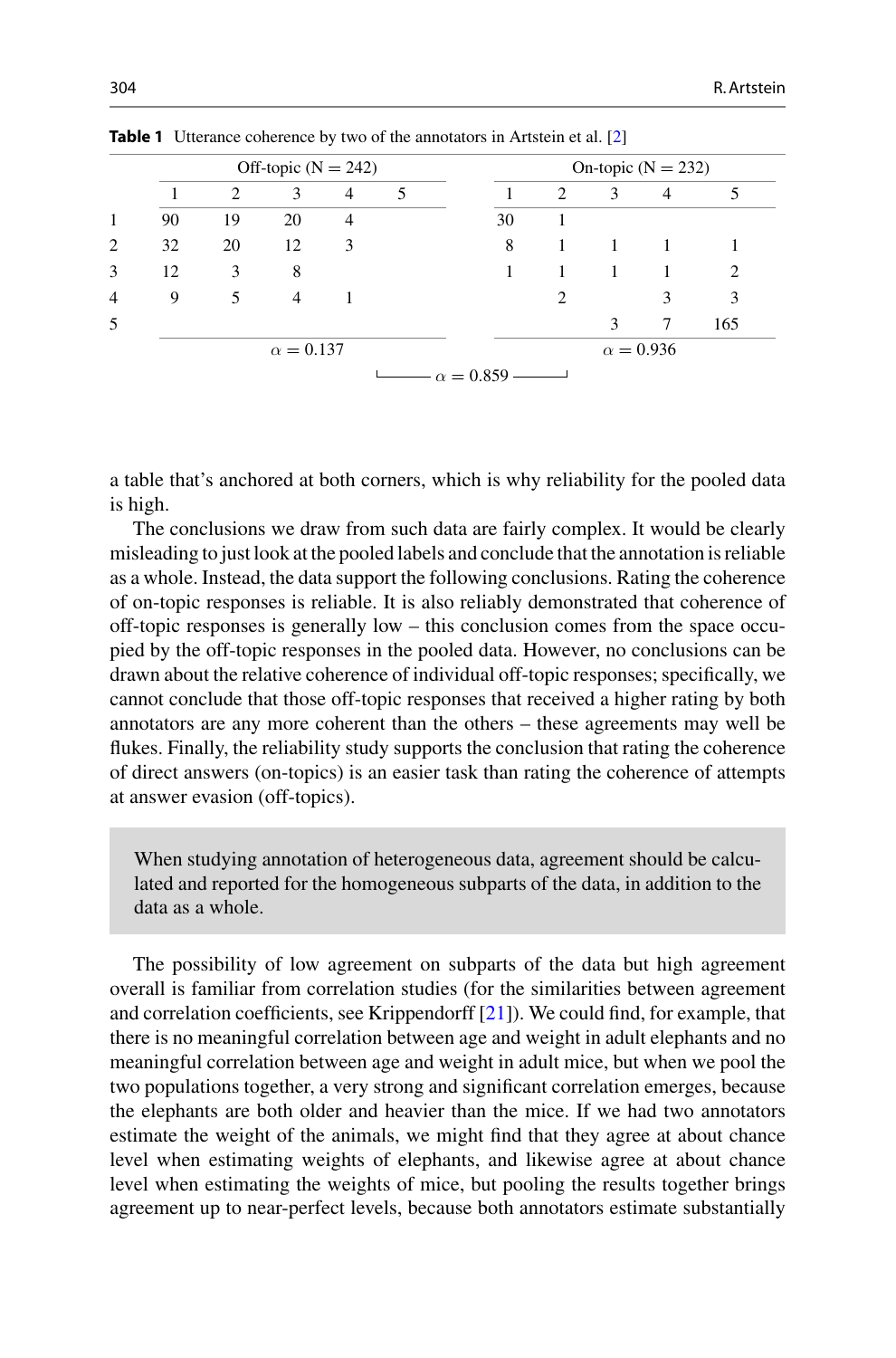|          | . . |                  |                    |                  |       |        |  |  |
|----------|-----|------------------|--------------------|------------------|-------|--------|--|--|
|          |     | Interrogative    |                    | Declarative      |       |        |  |  |
|          |     | info-req         | offer              |                  | offer | assert |  |  |
| info-req |     | 78               |                    | offer            |       |        |  |  |
| offer    |     | 12               |                    | assert           |       | 81     |  |  |
|          |     | $\alpha = 0.058$ |                    | $\alpha = 0.187$ |       |        |  |  |
|          |     |                  | $\alpha = 0.698 -$ |                  |       |        |  |  |

<span id="page-8-0"></span>**Table 2** Hypothetical agreement on tagging offers

higher weights for the elephants than for the mice. Such an example would show that the annotators cannot discriminate between individual elephants nor distinguish between individual mice, but they can clearly differentiate elephants from mice.

The effect is not limited to annotations with numerical values; it can occur in categorical annotations as well. Think of a simple dialogue act tagging scheme intended to identify offers. A syntactic question such as *Would you like some tea?* can be ambiguous between an information request and an offer; similarly, a syntactic declarative such as *You need milk in your tea* can be ambiguous between an offer and an assertion. In [a](#page-8-0) hypothetical reliability study, two annotators classify 100 interrogatives and 100 declaratives as information requests, offers and assertions, with the results in Table 2. When calculated separately for interrogatives and declaratives, reliability is fairly low – only 5 and 18% above chance. But pooled together, reliability jumps up to almost 70%, which is considered quite respectable for linguistic annotations. Of course, it would be wrong to conclude from the pooled results that annotators can reliably identify offers; the high agreement only shows that annotators can reliably distinguish between questions and statements.

#### **3.2 Similarity Between Labels**

Reliability varies not only when the data are heterogeneous: even with homogeneous data, reliability can be higher for some distinctions than for others. One of the main reasons for reliability testing is to identify specific distinctions in the annotation scheme which are less reliable, that is specific labels which are easily confused with one another. In some cases, the remedy may be to merge labels in order to arrive at a more robust annotation. When labels need to be conflated, it is generally better to rewrite the annotation guidelines and test them rather than merge the labels posthoc, because the annotators' choice of labels is influenced by all the options they can choose from.

However, when the label set is designed from the outset with some structure, it may make sense to test reliability at multiple levels at o[nc](#page-15-8)e, since working at multiple levels reflects the process the annotators go through when making their choices. An example for such a label set is given in Artstein et al. [3], which tested the semantic coverage of an authored domain. Three annotators used a hierarchical tool to match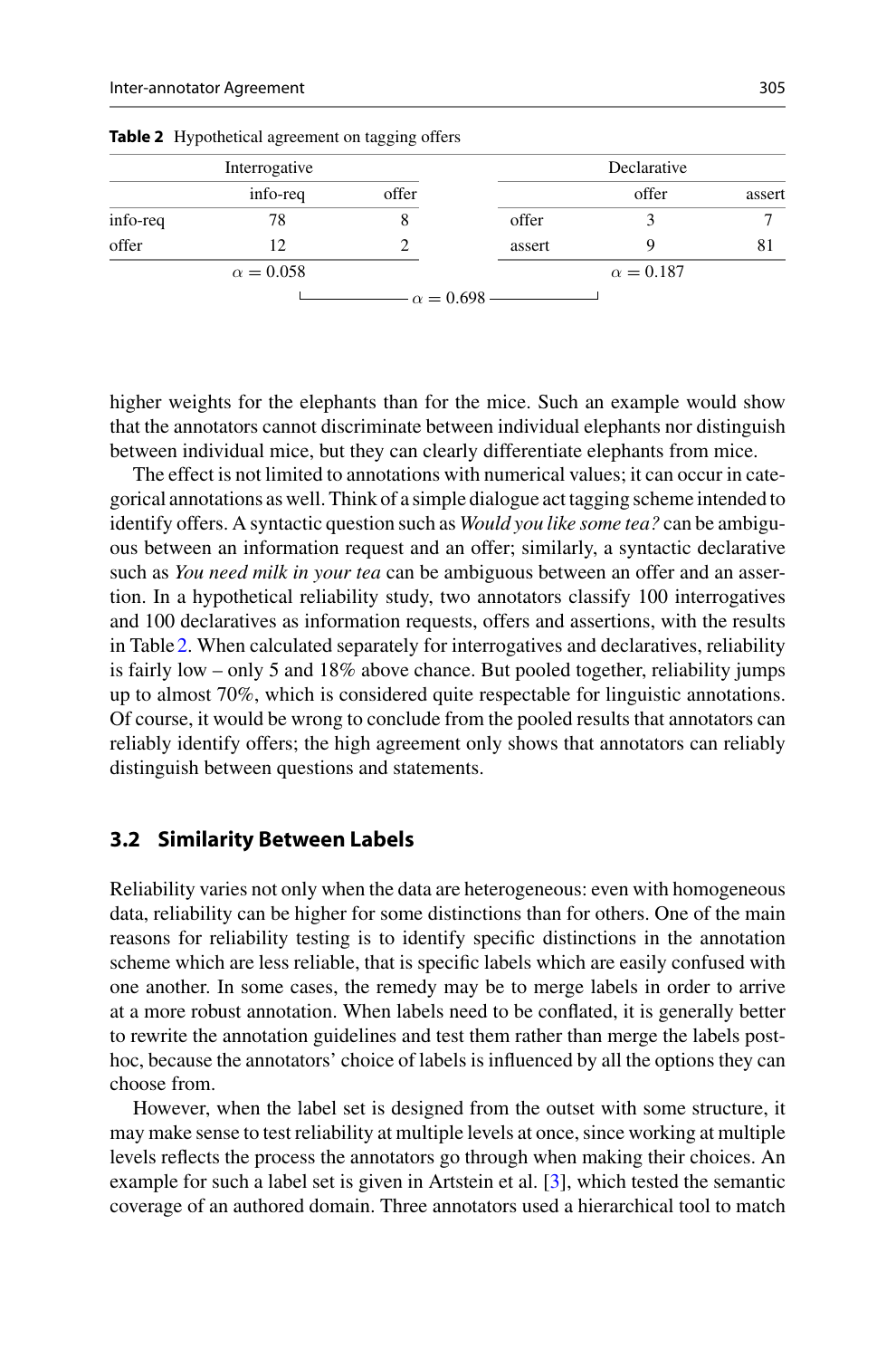|                     | $\alpha$ | $\mathbf{D}_{\Omega}$ | $D_e$ |  |  |  |  |
|---------------------|----------|-----------------------|-------|--|--|--|--|
| Fully specified act | 0.489    | 0.455                 | 0.891 |  |  |  |  |
| Dialogue act type   | 0.502    | 0.415                 | 0.834 |  |  |  |  |
| In/out of domain    | 0.383    | 0.259                 | 0.420 |  |  |  |  |

<span id="page-9-0"></span>**Table 3** Reliability at various levels of tags [3]

user utterances to fully specified dialogue acts, selecting first a dialogue act type, followed by properties of the specific act. For example, the utterance *Okay, where have you seen him?* would be mapped to a dialogue act by first selecting the type "wh-question", then an object "strange\_man", and finally an attribute "location".

```
Okay, where have you seen him? wh − question
               object: strange_man
               attribute: location
```
Annotators were instructed to match an utterance to the most appropriate dialogue act available in the domain; if none were appropriate, they marked the utterance as "unknown".

We tested reliability both at the level of fully specified dialogue acts and at the level of dialogue act types. Note that the type level is not equivalent to having annotators mark dialogue act types alone, because even the type-level annotation was tied to the domain. For example, the domain did not include any information about whether the character owned a gun. Consequently, the utterance *Do you own a gun?* did not correspond to any existing fully specified act; it was therefore marked as "unknown" by all annotators even though it clearly fits the type "yes-no question". Given this type of sche[m](#page-9-0)e, raw disagreement (not corrected for chance) is necessarily lower on the type-level tags than on the fully specified ones, but the difference was rather small (Table 3). Chance-corrected agreement also didn't differ by much, showing that disagreements were mostly concentrated on dialogue act categorization rather than on the specific content of the utterances.

When annotation labels have an internal structure, it may be acceptable to calculate agreement on different aspects of the same annotation. This is justified when the different aspects reflect separate and distinct decisions made by the annotators, thus reflecting different facets of a complex annotation process.

We also performed a transformation, conflating all the specified dialogue acts into one, and contrasting that with "unknown". This makes a binary distinction of whether the utterance's meaning is close enough to a representation that exists in a domain. While not strictly part of the hierarchy, such conflation is justified because the decision on whether or not to consider an utterance as fitting into the annotation scheme is one that is made by the annotators for each individual instance,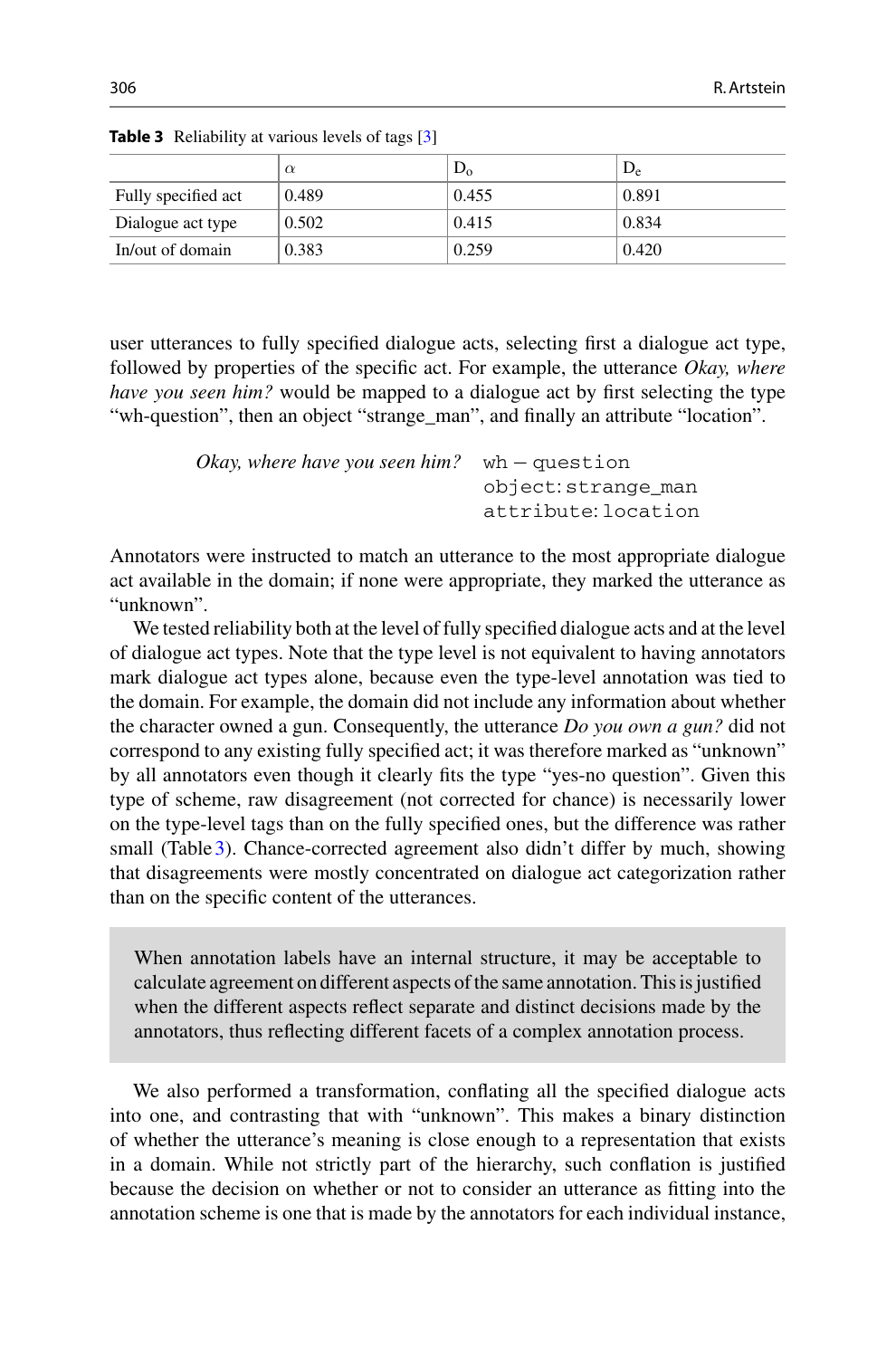at least implicitly. Raw disagreement is again necessarily lower than either fully specified dialogue acts or dialogue act types, though it turned out to be surprisingly high – 0.259, meaning that on 38.8% of the utterances, one annotator [d](#page-9-0)isagreed [w](#page-9-0)ith the others on whether or not the utterance fits the domain (for 3 annotators performing a binary distinction, each item is either in full agreement or a 2–1 split). Table 3 also shows that chance-corrected agreement on the derived binary distinction was lower than on the original task. Since chance-corrected agreement measures annotators' [ab](#page-15-9)ility to discriminate between categories, we conclude that the task of determining whether an utterance fits the specific domain is a fairly difficult one, probably because the criteria for what constitutes a good fit were not defined clearly. A follow-up study [4] showed that expanding the set of fully specified dialogue acts increases domain coverage on held-out data, but the reliability of the in/out decision did not increase with a wider domain, suggesting that whatever the content is that is covered by the representation scheme, the boundary between what is covered and what is not remains fuzzy.

#### <span id="page-10-0"></span>**3.3 Items of Varying Difficulty**

Another source of variation, beyond data heterogeneity and label similarity, is variation in the inherent difficulty of individual items: some items are more difficult than others because they are not characterized well by the scheme's category labels, or they lie close to a boundary between labels, or are inherently ambiguous. Identifying difficulty with individual [item](#page-16-8)s typically requires more than two annotators, to distinguish cases of genuine difficulty from simple errors. In a study on referential ambiguity, Poesio et al. [29] used 18 annotators working [on](#page-16-9) a single text; while annotators were able to mark items explicitly as ambiguous, many more items were implicitly identified as ambiguous through systematic disagreements between annotators. A different approach was used by Passonneau et al. [28] to infer itemlevel difficulty in a task of word sense annotation, using 6 trained annotators and 14 crowdsource annotators. Rather than infer difficulty directly from the disagreements on individual items, a graphical model is learned with latent parameters for instance difficulties, true labels, [an](#page-13-0)d annotator accuracies; item difficulty is then read from the model. The use of graphical models to learn from annotator discrepancies will be explored further in Sect. 4.

To identify the extent of individual item difficulty, it is recommended to conduct a reliability study with multiple annotators.

Variation in difficulty does not necessarily show up at the level of individual items; it can also come from broader differences in the source data. Kang et al. [19] calculated the reliability of identifying head nods and smiles in video using two annotators, achieving overall reliability of  $\alpha = 0.60$  for head nods and  $\alpha = 0.66$ for smiles. In this task the notion of instance difficulty is not very well defined –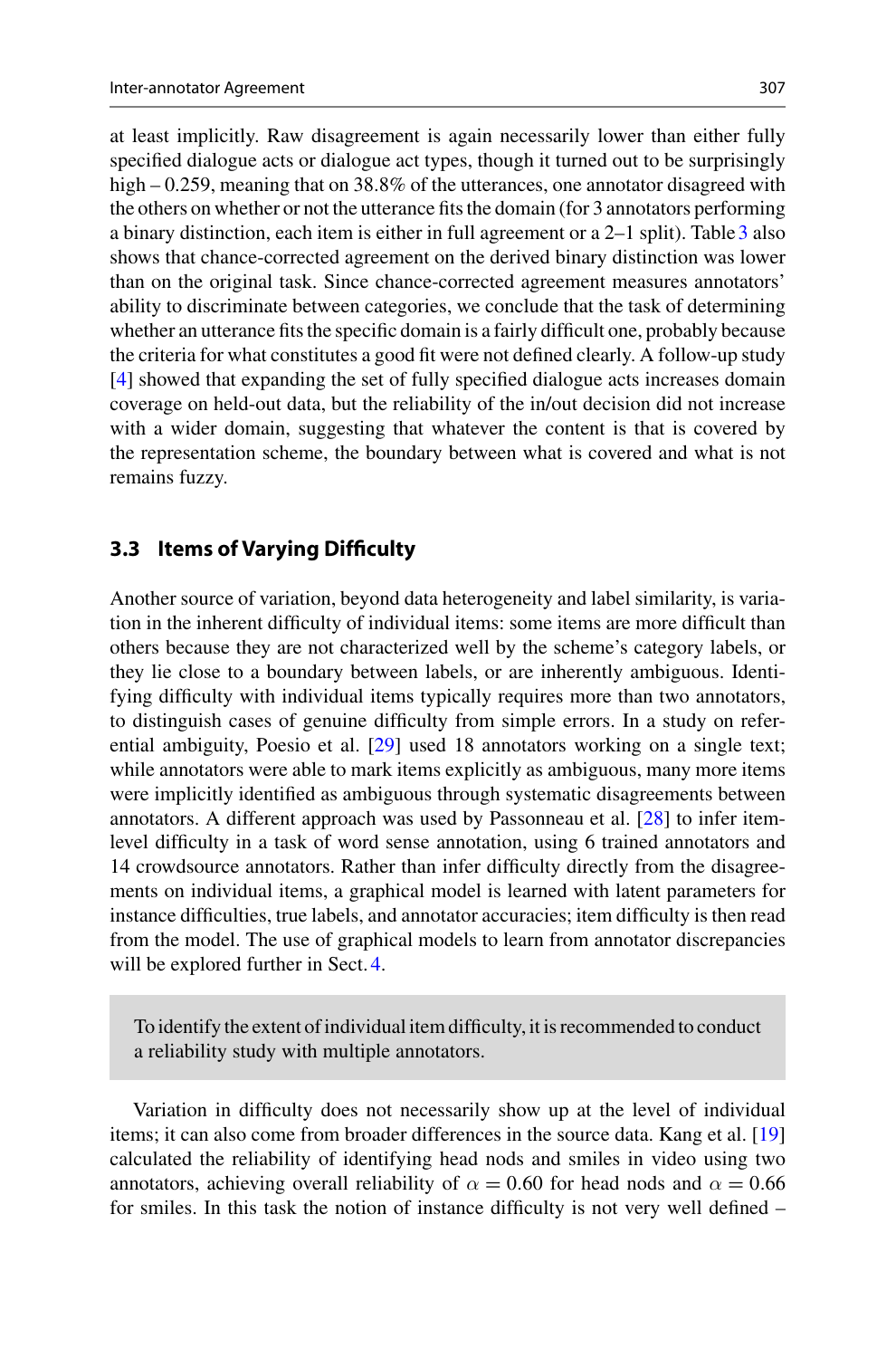agreement was calculated on 50-millisecond time slices, and adjacent instances often received identical labels because head nods and smiles typically last for much longer than 50ms. Differences were noted at the level of individual video clips, where there was substantial variation in reliability (each clip depicted a different person). For head nods,  $\alpha$  ranged from  $-0.16$  to 0.99, with agreement on some clips lower than expected by chance; for smiles,  $\alpha$  ranged from 0.17 to 0.98 (chance correction for individual clips was always performed using the expected agreement derived from the pooled annotation data). This variation in reliability probably indicates variation in difficulty of the individual video clips – that is, that smiles and head nods are harder to detect on some people than others.

#### **3.4 Differences Among Annotators**

One further so[urc](#page-16-0)e of variation in reliability is the annotators. An underlying assumption behind annotation efforts is that individual annotators are roughly equivalent. Krippendorff [24] explicitly builds the requirement that annotators be interchangeable into the definition of  $\alpha$ , insisting that all the knowledge required for the annotation task be derived from the written manuals. Annotator interchangeability is an ideal, which might be workable to some extent for very simple annotation tasks. But practical experience with linguistic annotation shows that there are differences both between annotator populations and between individual annotators.

Annotators used in linguistic efforts often have some linguistic training, partly due to the population that i[s](#page-16-10) [av](#page-16-10)ailable for recruitment (linguistics students), and partly because it is believed that linguistic training makes better annotators, as shown for [exa](#page-16-11)mple by Kilgarriff [20] for word-sense annotation. Linguistic expertise, however, is not the only relevant dimension along which annotators differ. Scott et al. [32] found systematic differences based on medical expertise when annotators rated hedges in medical records as likelihoods: for each hedge (for example "*possible* early pneumonia" or "*could* represent pneumonia"), annotators were asked to judge how the doctor who wrote the hedge viewed the likelihood of the indicated medical condition. The results showed that annotators with medical training tended to judge each hedge as expressing a greater likelihood than the corresponding judgments by annotators without medical training: that is to say, when a doctor reads a statement like "possible early pneumonia", written by another doctor, she would interpret the statement as expressing greater likelihood than a lay person would. Since these medical records are written by doctors and for doctors, it is reasonable to assume that in this case, the doctors' interpretation is a better reflection of the writers' intention.

Even when annotators reflect a homogeneous background, there [ma](#page-16-12)y still be substantial variability between them. And while confidence intervals for agreement coefficients can be estimated through resampling of the annotated items [16], this method cannot be used to quantify annotator variation, because resampling annotators would result in measuring agreement between an annotator and herself. Nevertheless, us[efu](#page-16-13)l insight can be gained by simply measuring agreement for all the subgroups (pairs, triples) of annotators that participated in the reliability study. Passonneau et al. [26]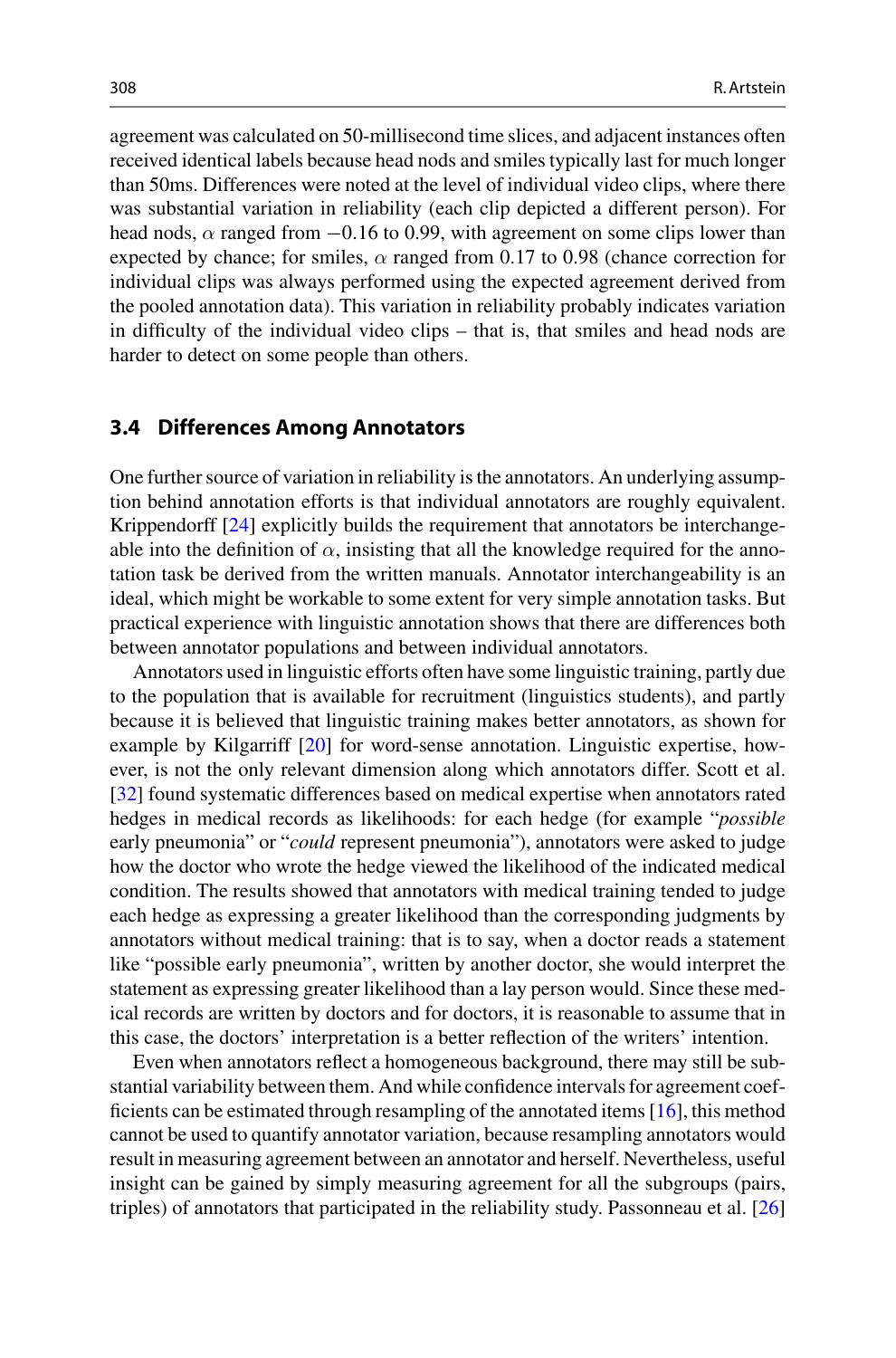| $\alpha$ | Annotators | $\alpha$ | Annotators  | $\alpha$ | Annotators | $\alpha$ | Annotators |
|----------|------------|----------|-------------|----------|------------|----------|------------|
| 0.593    | B E        | 0.680    | <b>BCDE</b> | 0.715    | ACDE       | 0.740    | ABCD       |
| 0.617    | D E        | 0.689    | ABDE        | 0.721    | B C D      | 0.754    | A D        |
| 0.646    | <b>BDE</b> | 0.696    | ADE         | 0.723    | A B        | 0.754    | A B C      |
| 0.656    | C E        | 0.697    | A E         | 0.727    | A C E      | 0.759    | A C D      |
| 0.670    | BCE        | 0.702    | B D         | 0.727    | A B D      | 0.801    | A C        |
| 0.673    | CDE        | 0.708    | ABCDE       | 0.727    | C D        |          |            |
| 0.678    | ABE        | 0.709    | ABCE        | 0.737    | ВC         |          |            |

<span id="page-12-0"></span>**Table 4** Agreement among subgroups of annotators [11]

calculate reliability for subsets of annotators in order to identify maximal groups that have high internal agreement; they show that i[n](#page-12-0) [s](#page-12-0)ome cases, dropping just a few annotators can result in very good agreement amon[g th](#page-15-10)e remaining annotators. Results from a different experiment are shown in Table 4, with agreement among five annotators who judged the adequacy of a Natural Language Generation output relative to the semantic representation that served as input  $[11]$ . It is apparent from the table that annotator E is somewhat of an outlier, who tends to disagree with the other annotators more than they disagree among themselves (this does not mean that annotator E is worse than the others, but this difference should be investigated further). Among the other annotators there is no clear outlier, yet chance-corrected agreement varies by almost 10%, from  $\alpha = 0.702$  for annotators B and D to  $\alpha = 0.801$ between annotators A and C. Looking at agreement values for the different groups of annotators can give a better sense of how stable the agreement value is for a particular annotation effort.

In a reliability study with more than two annotators, differences between the annotators should be investigated by calculating agreement among subgroups of annotators.

#### **3.5 Summary**

The examples in this section have demonstrated one of the major pitfalls of using agreement coefficients, namely the fact that a single coefficient value can mask complex patterns in an annotation effort. Annotated corpora can be reliable in some parts but not others, or reliable in some aspects but not others, and detailed measurements can help identify the extent to which the various parts or aspects of an annotation can be trusted. Specific sources of variation within a single annotation effort include diversity in the underlying data, similarities between the labels, differences in the difficulty of individual items, and differences between individual annotators. Agreement measures are a useful tool for studying this variation, and I therefore advocate for conducting and reporting detailed analyses rather than just an overall coefficient value. These detailed analyses include separate agreement calculations for homo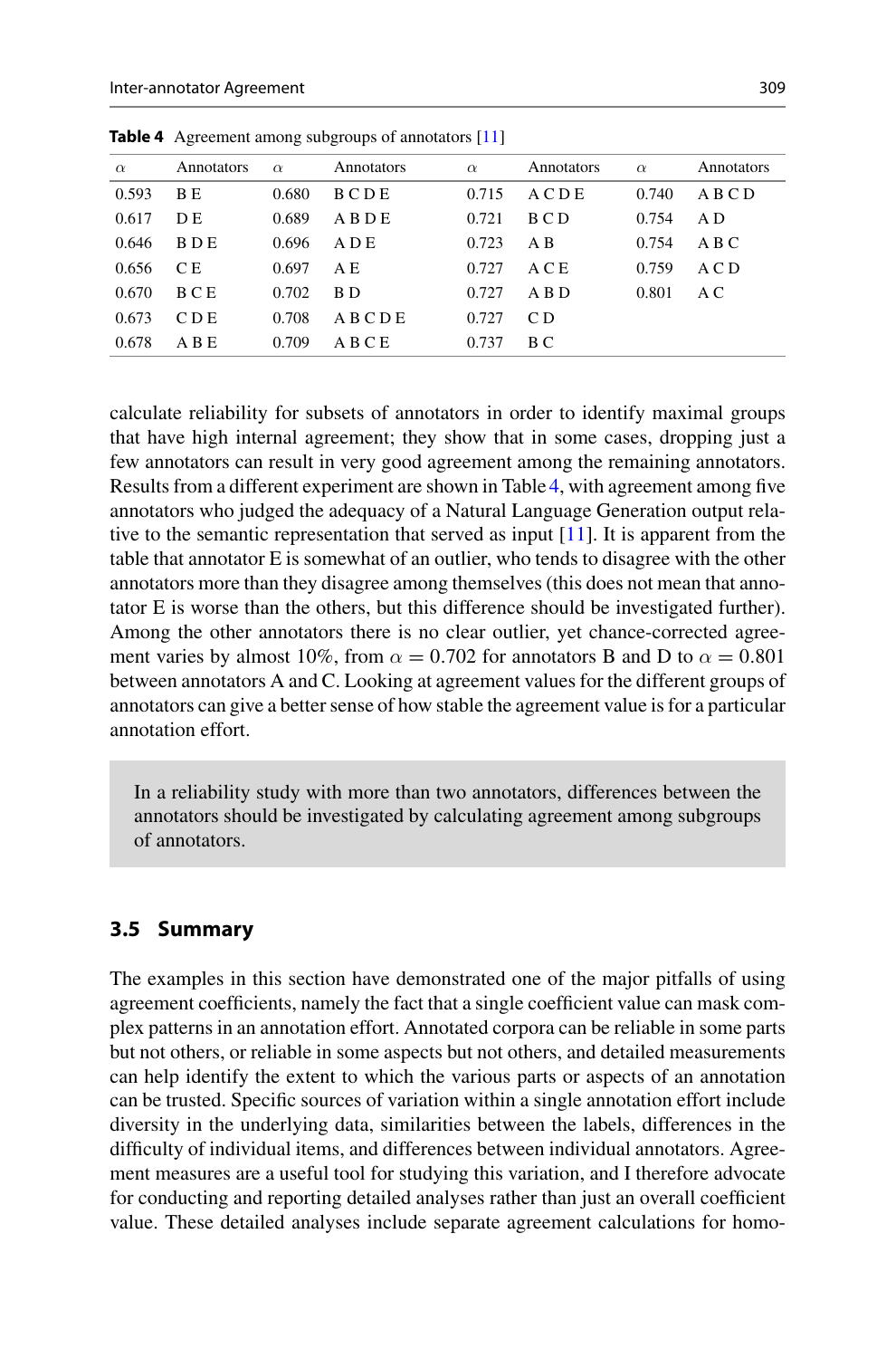<span id="page-13-0"></span>geneous subparts of the data; separate analysis of different aspects of a complex annotation task; using multiple annotators to uncover difficulty in individual items; and calculating agreement on subgroups of annotators to uncover systematic differences between the annotators themselves.

#### **4 Exploiting Annotator Disagreement**

The previous section has shown how agreement coefficients can be used to extract insight about the annotation process and assess various aspects of annotation reliability. The detailed analyses can uncover unreliable facets of an otherwise reliable annotation process, and the underlying methodology assumed so far has been that of the textbook use case – quantify agreement in order to improve annotation guidelines and arrive at a reliable process. However, the goal of developing a process that is sufficiently reliable in all the relevant aspects is not always attainable. When annotation is not reliable (or not reliable enough), it is still possible to exploit this lack of reliability – the disagreements between the annotators – in order to make use of the annotations for linguistic applications.

Unlike fields like content analysis, where inferences are drawn directly from anno[tate](#page-16-14)d data, the use of annotations in computational linguistics is typically indirect: annotated data are used for training computational processes via machine learning, and it is these processes and their outputs that are of interest. Reidsma and Carletta [30] show that annotation reliability does not imply that the annotated data are suitable for machine learning. This is because machine learning is sensitive not only to the amount of noise in the training data, but also (and more importantly) to its location. Reidsma and Carletta present a series of experiments that show successful machine learning with high levels of noise (and hence low annotation reliability), when noise is distributed uniformly; contrasted with unsuccessful machine learning with lower levels of noise (and hence higher annotation reliability), when noise is localized in a way that interferes with machine learning. Hence, goes the argument, annotation reliability is neither necessary nor sufficient for successful machine learning, and thus it is not important for linguistic annotation. Unfortunately, the reported experiments were conducted using synthetic noise. This only demonstrates that a dissociation between annotation reliability and machine learning success is a theoretical possibility; a dissociation has not been sho[wn](#page-16-15) [t](#page-16-15)o occur in actual annotation tasks.

Recent research by Passonneau and Carpenter [27] shows that given sufficient redundant data, correct labels can be recovered from noisy and unreliable annotations using statistical methods. Annotations by multiple annotators are used to learn a graphical annotation model which infers the correct labels from the annotators' labels. The model parameters include a true label for each instance, a probability distribution of the true labels, and for each annotator and true label, a probability distribution of observed labels assigned by the annotator to instances of the true label; the latter set of parameters reflects biases of individual annotators and tendencies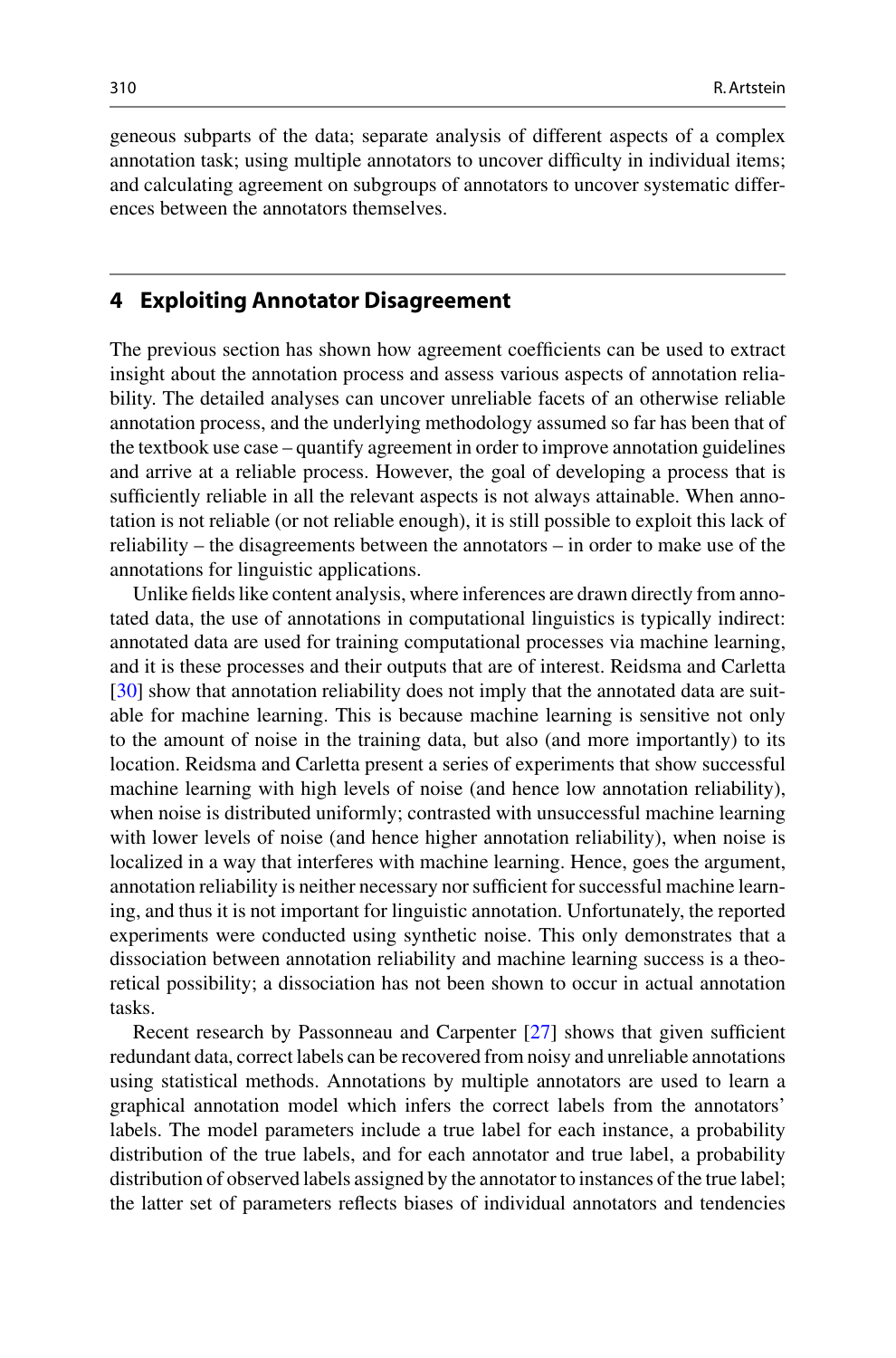for confusion among labels. The model parameters are learned through maxi[mum](#page-16-9) likelihood estima[tion,](#page-10-0) and the resulting annotation mo[del](#page-16-15) corrects for many of the errors made by the annotators themselves. Unlike the model of Passonneau et al. [28] described in Sect. 3.3, the Passonneau and Carpenter [27] model does not include parameters for instance difficulty; however, the model provides a probability for the inferred label for each instance, giving an estimate of the quality (or confidence) for each individual label. Passonneau and Carpenter also show that as a practical matter, despite the fact that building an annotation model requi[res](#page-16-16) more data per instance than traditional annotation, acquiring such data through crowdsourcing can be done faster and at a lower total cost.

A similar graphical model is presented by Hovy et al. [17]. The parameters of this model are a true label for each instance, and for each annotator, a trustworthiness score (the prob[abil](#page-16-15)ity of making an informed judgment resulting in the true label) and a probability distribution of labels when making an uninformed judgment (which could also result in the true label by mere chance). Unlike the model of Passonneau and Carpenter [27], this model does not capture relations between true label and annotator output: when the annotator is acting in an untrustworthy manner, the output is independent of the true label.

The ultimate purpose of developing reliable annotation processes is to arrive at a set of correct labels; therefore, the ability to derive correct labels from unreliable annotation appears to obviate the need for reliable annotation. Howeve[r,](#page-16-15) [it](#page-16-15) is not clear whether learning a model from unreliable annotations gives results that are comparable to traditional trained annotators. Passonneau and Carpenter [27] show that the learned annotation model results in a different distribution of labels than that of the trained annotators; the claim that the learned model is better is based primarily on the observation that the trained annotator labels are more similar to the crowdsource plurality than to the learned model, which is considered better than the plurality vote. Additionally, the model labels come with confidence scores, which the trained annotator labels lack. However, since learning an annotation model requires many annotations for each instance, it is only feasible for tasks which can be designed to be performed with minimal instruction and training.

## **5 Conclusion**

Linguistic annotation is used for tasks that cannot be performed mechanically, and whenever human judgments are called for, there will be some variation. In order to make use of annotated data, it is important to know what variation exists in the data, and to assess how this variation affects the intended use. Having multiple annotators work on at least a portion of the data is essential for an estimate of the amount of variation, and formal agreement measures are useful for quantifying the variation. Appropriate measures of inter-annotator agreement can help assess the reliability of an annotation process, but this has to be done with care, because reliability is complex, affecting different aspects of the annotation to varying degrees.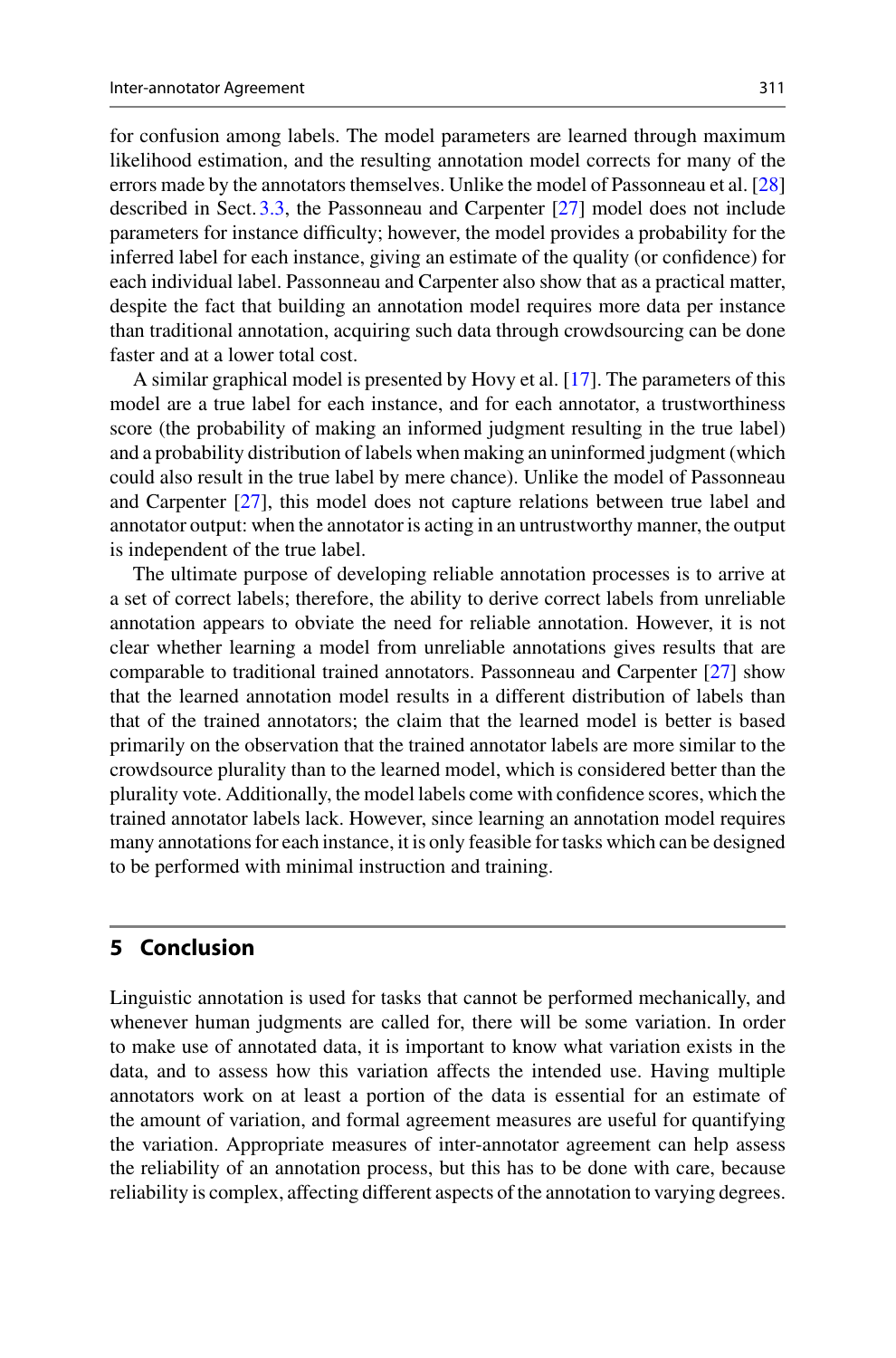It is therefore important to conduct detailed investigations into each annotation effort, along the various dimensions in which annotation reliability can vary.When sufficient annotations are available, it is also possible to exploit the variation among annotators and use machine learning to infer the correct labels. In either case, publications should report relevant results of the detailed agreement studies, rather than just a blanket statement about overall reliability.

**Acknowledgements** I thank the editors of this volume and two anonymous reviewers for valuable feedback and comments on an earlier draft. Any remaining errors and omissions are my own.

The work depicted here was sponsored by the U.S. Army. Statements and opinions expressed do not necessarily reflect the position or the policy of the United States Government, and no official endorsement should be inferred.

## <span id="page-15-7"></span><span id="page-15-5"></span>**References**

- 1. Artstein, R., Poesio, M.: Inter-coder agreement for computational linguistics. Comput. Linguist. **34**(4), 555–596 (2008)
- <span id="page-15-8"></span>2. Artstein, R., Gandhe, S., Gerten, J., Leuski, A., Traum, D.: Semi-formal evaluation of conversational characters. In: Grumberg, O., Kaminski, M., Katz, S., Wintner, S. (eds) Languages: From formal to natural. Essays dedicated to Nissim Francez on the occasion of his 65th birthday, Lecture Notes in Computer Science, vol. 5533, pp 22–35. Springer, Heidelberg (2009)
- <span id="page-15-9"></span>3. Artstein, R., Gandhe, S., Rushforth, M., Traum, D.: Viability of a simple dialogue act scheme for a tactical questioning dialogue system. DiaHolmia 2009: Proceedings of the 13th Workshop on the Semantics and Pragmatics of Dialogue, pp. 43–50. Stockholm, Sweden (2009)
- <span id="page-15-1"></span><span id="page-15-0"></span>4. Artstein, R., Rushforth, M., Gandhe, S., Traum, D., Donigian, A.: Limits of simple dialogue acts for tactical questioning dialogues. In: Proceedings of the 7th IJCAI Workshop on Knowledge and Reasoning in Practical Dialogue Systems, pp. 1–8. Barcelona, Spain (2011)
- <span id="page-15-2"></span>5. Bayerl, P.S., Paul, K.I.: What determines inter-coder agreement in manual annotations? A metaanalytic investigation. Comput. Linguist. **37**(4), 699–725 (2011)
- <span id="page-15-6"></span>6. Bennett, E.M., Alpert, R., Goldstein, A.C.: Communications through limited questioning. Public Opin. Q. **18**(3), 303–308 (1954)
- 7. Byrt, T., Bishop, J., Carlin, J.B.: Bias, prevalence and kappa. J. Clin. Epidemiol. **46**(5), 423–429 (1993)
- <span id="page-15-3"></span>8. Carletta, J.: Assessing agreement on classification tasks: the kappa statistic. Comput. Linguist. **22**(2), 249–254 (1996)
- <span id="page-15-10"></span>9. Cohen, J.: A coefficient of agreement for nominal scales. Educ. Psychol. Meas. **20**(1), 37–46 (1960)
- 10. Craggs, R., McGee Wood, M.: Evaluating discourse and dialogue coding schemes. Comput. Linguist. **31**(3), 289–295 (2005)
- <span id="page-15-4"></span>11. [DeVault, D., Traum, D., Artstein, R](http://www.aclweb.org/anthology/W/W08/W08-0130).: Making grammar-based generatio[n](http://www.aclweb.org/anthology/W/W08/W08-0130) [easier](http://www.aclweb.org/anthology/W/W08/W08-0130) [to](http://www.aclweb.org/anthology/W/W08/W08-0130) [deploy](http://www.aclweb.org/anthology/W/W08/W08-0130) [in](http://www.aclweb.org/anthology/W/W08/W08-0130) dialogue systems. In: Proceedings of the 9th SIGdial Workshop on Discourse and Dialogue, Association for Computational Linguistics, pp. 198–207. Columbus, Ohio, http://www.aclweb. org/anthology/W/W08/W08-0130 (2008)
- 12. Di Eugenio, B., Glass, M.: The kappa statistic: a second look. Computational Linguistics **30**(1), 95–101 (2004)
- 13. Fleiss, J.L.: Measuring nominal scale agreement among many raters. Psychological Bulletin **76**(5), 378–382 (1971)